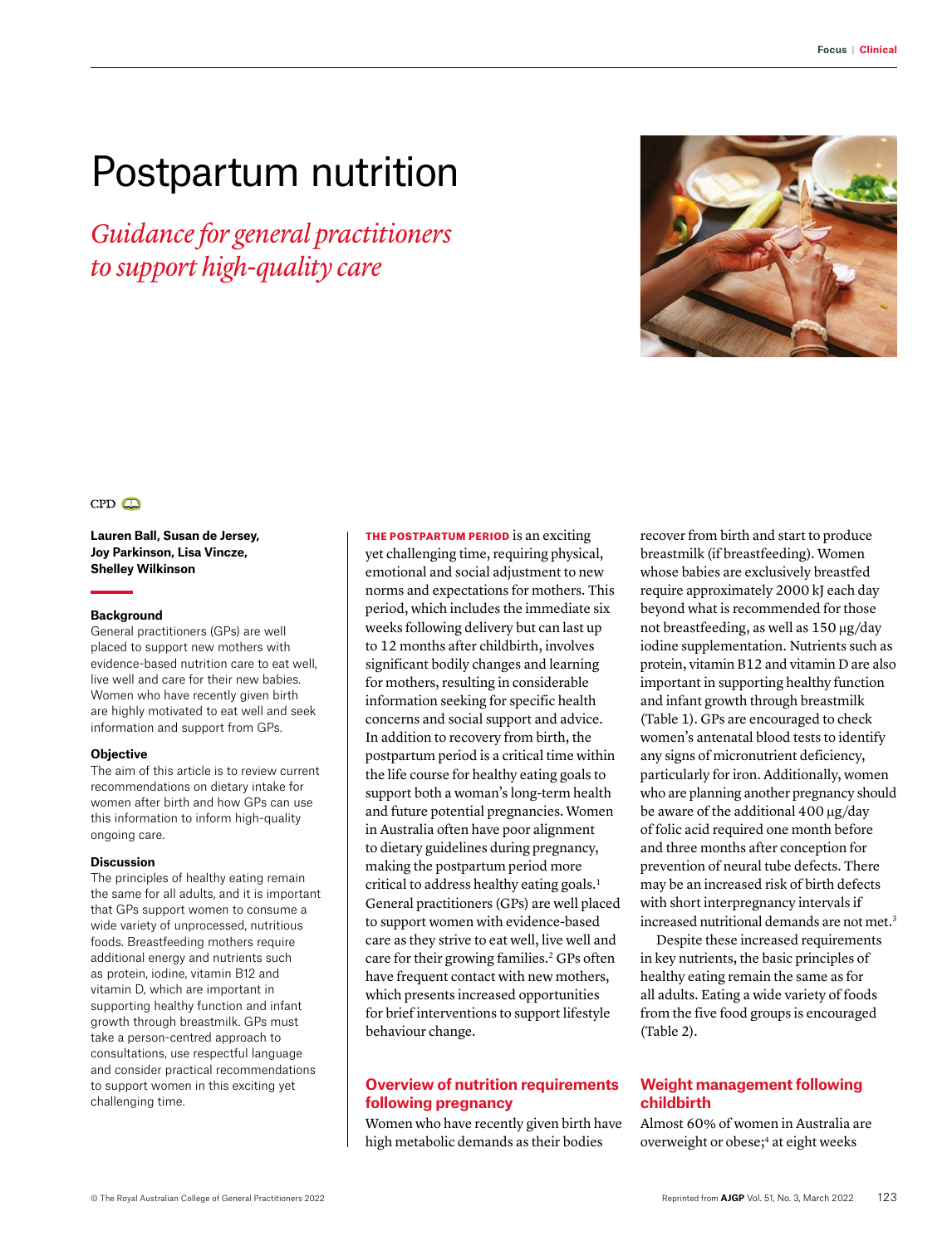postpartum, this number rises to 63.6%.5 Childbearing has been implicated in the development of obesity, with women retaining an average of 2–3 kg per pregnancy;6 however, there remains wide variability, with one in five women retaining more than 4 kg at 12 months postpartum.7 While the factors associated with this increasing weight trajectory are complex,7 a consistent risk factor is gaining more weight than recommended during pregnancy.6,8

Supporting women to return to pre-pregnancy weight by six months postpartum, and no later than 12 months postpartum, is associated with more favourable outcomes for future pregnancies and long-term weight trajectory.9,10 For those remaining above a healthy weight at this time, actively supporting further weight reduction efforts prior to subsequent pregnancy is recommended.<sup>9</sup> Women who retain weight at 12 months postpartum are more likely have higher body weight 15 years later.<sup>11</sup> Irregular and inadequate sleep, disruption to meal routines, lack of access to nutritious foods, physical inactivity and psychosocial considerations such as depression within the postpartum period contribute to postpartum weight retention.7 Exclusively breastfeeding to approximately six months postpartum and continuing to breastfeed to 12 months postpartum is positively related to weight

reduction,<sup>12</sup> further supporting the notion of returning to pre-pregnancy weight within this timeframe.

GPs are well placed to provide postpartum weight management care and support for women with interconception care.13 However, women report that postpartum visits are often focused on child-related health than targeted to the woman's health.7 Supportive, consistent messages to support weight management within GP consultations is feasible.<sup>14</sup> Capitalising on frequent visits to involve maternal health can potentially affect the lifestyle, weight trajectory and future health risk of mothers and their children.

Referral to other health professionals and programs can be an adjunct to opportunistic brief intervention advice. There is good evidence that postpartum interventions that include interaction with a dietitian and nutrition component, some structured physical activity and weight monitoring support healthy weight attainment.<sup>15</sup> Importantly, flexibility in delivery modes to help women accommodate challenges experienced in the postpartum period may lead to greater engagement and subsequently better outcomes.<sup>15</sup>

# **Respectful conversation starters**

#### **General**

Person-centred care is a key facet of high-quality healthcare by GPs.<sup>16</sup> In the context of postpartum care, GPs are in a powerful position to influence women's experiences of care based on how key messages are delivered and potentially sensitive topics are raised. Respectful conversations that place the woman at the centre of care are fundamental to ensuring long-term partnerships result in positive experiences for women and their growing families. It is important to ensure that consultations include topics related to her self-care, including diet, nutrition and other lifestyle considerations important to the woman at that time in her life. These conversations can extend from the postpartum period (6–8 weeks) to interconception periods to best prepare for potential future pregnancies.

### **Weight**

There is now substantial evidence that raising the topic of weight with reproductive women can be challenging for health professionals.17,18 Many women, particularly those whose body weight is above the healthy range, have reported stigmatising experiences with health professionals.19,20 Despite this challenge, people want and expect to discuss weight with their health providers.<sup>19,21</sup> The key to entering this dialogue is careful consideration to use non-judgemental and sensitive language.<sup>22</sup> While it appears that neutral terminology is preferred when raising the issue of weight, such as 'high

| <b>Nutrient</b>    | Requirement if breastfeeding (per day)  | Requirement if not breastfeeding (per day)<br>Age 14-18 years (RDI): 45 g (0.77 g/kg) |  |
|--------------------|-----------------------------------------|---------------------------------------------------------------------------------------|--|
| Protein            | Age 14-18 years (RDI): 63 g (1.11 g/kg) |                                                                                       |  |
|                    | Age 19-50 years (RDI): 67 g (1.10 g/kg) | Age 19-50 years (RDI): 46 g (0.75 g/kg)                                               |  |
| Calcium            | Age 14-18 years (RDI): 1,300 mg         | Age 14-18 years (RDI): 1,300 mg                                                       |  |
|                    | Age 19-50 years (RDI): 1,000 mg         | Age 19-50 years (RDI): 1,000 mg                                                       |  |
| lodine             | All ages (RDI): 270 µg/day              | All ages (RDI): 150 µg                                                                |  |
| Vitamin B12        | All ages (RDI): 2.8 µg/day              | All ages (RDI): 2.4 µg/day                                                            |  |
| Vitamin D          | All ages (RDI): 5.0 µg/day              | All ages (RDI): $5.0 \mu g/day$                                                       |  |
| Water (from fluid) | Age 14-18 years (AI): 2.3 L fluids      | All ages (AI): 2.1 L fluids                                                           |  |
|                    | Age 19-50 years (AI): 2.6 L fluids      |                                                                                       |  |

#### **Table 1. Requirements of key nutrients for women49**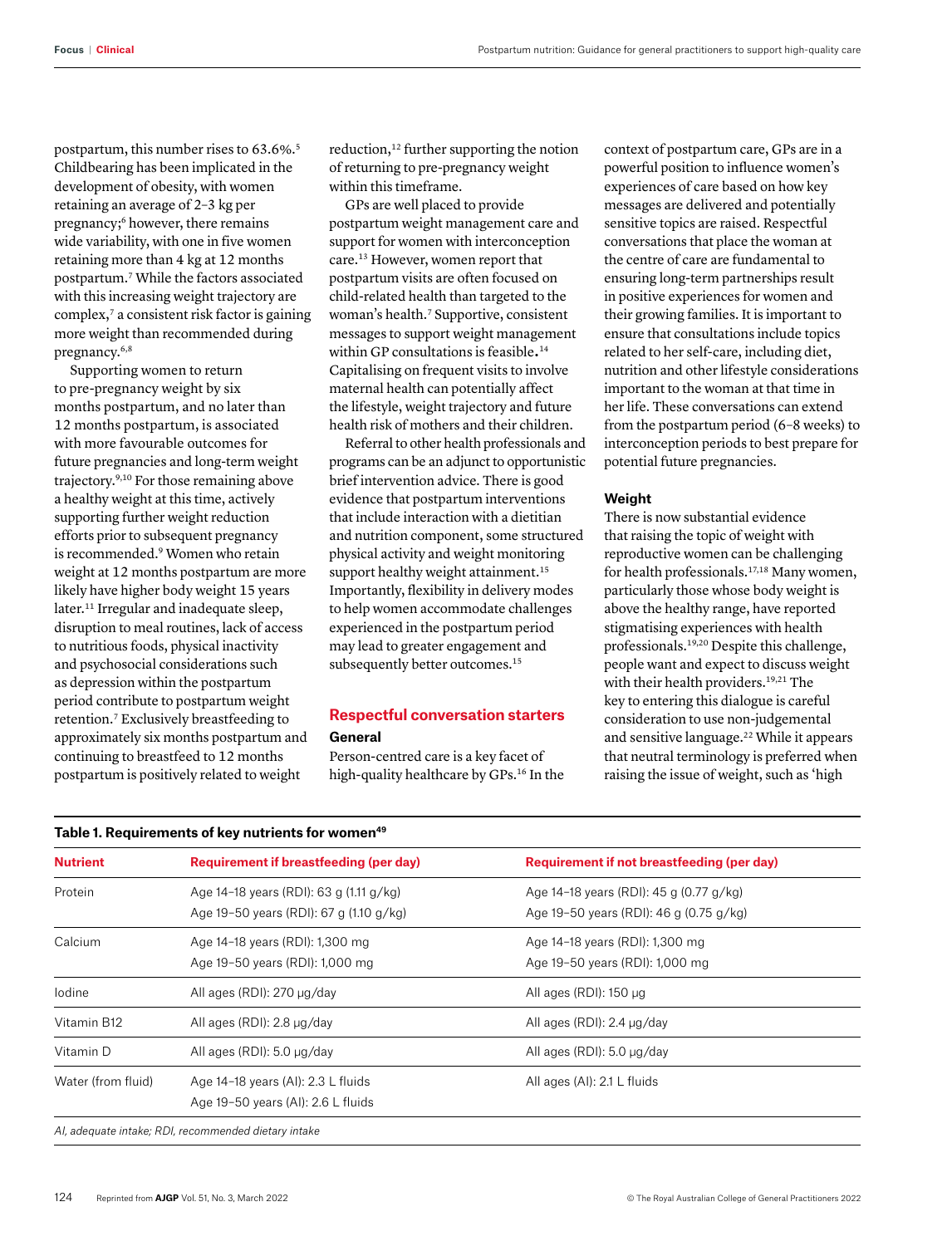weight' or 'unhealthy weight' instead of 'obese', it is important to acknowledge variation in preferred language.<sup>22</sup> In practice, this suggests asking each woman what terminology or language she prefers in conversations about weight-related health.23 Normalising conversations about weight with all women is likely to reduce negative experiences and promote person-centred care, for example, seeking permission for the discussion by saying 'would it be ok if we discuss your weight today?' followed by a conversation about preferred language.<sup>21,22</sup>

# **Breastfeeding**

The World Health Organization recommends that all babies are exclusively breastfed until approximately six months of age, then continue to be breastfed supplementarily until two years of age. Breastfeeding protects against child infections, increases intelligence and reduces the likelihood of the child becoming overweight or developing type 2 diabetes later in life.<sup>24</sup> For mothers, breastfeeding reduces the likelihood of developing breast cancer, ovarian cancer and type 2 diabetes.<sup>25</sup> Women are less likely to breastfeed when there is not enough breastfeeding information available after birth.<sup>26</sup> However, GPs may face barriers such as receiving little breastfeeding and nutrition education or support, and may rely mainly on personal experience.<sup>27,28</sup>

Following the birth of a child, women undergo a transformation beyond self; they transition from an individual into a parent. This transition may influence their decision making, particularly for breastfeeding or infant feeding.29 Historically, many cultures entrust the responsibility for the care of infants to women.30 Over the past four decades, the role structure of couples and families in Western cultures has changed, with more women remaining in the workforce after they become mothers,<sup>31</sup> and women becoming mothers at an older age.<sup>32</sup> Partners and grandmothers provide the greatest degree of emotional and practical support for breastfeeding, while GPs and nurses provide information,

which is associated with success at establishing lactation.<sup>33</sup> Reassurance and guidance from GPs can help women to overcome difficulties and find confidence in their own abilities to achieve their feeding goals.34 Practical suggestions may support women to meet the increased nutritional requirements for breastfeeding (outlined in Table 2). Box 1 outlines practical suggestions that GPs can provide to women.

# **Considerations following a pregnancy affected by gestational diabetes**

Of the 300,000 or so Australian women who become pregnant each year,<sup>35</sup> almost 50,000 will develop gestational diabetes mellitus (GDM),<sup>36</sup> accelerating their chronic disease trajectory. Of these, almost 8000 will go on to develop type 2 diabetes within 10 years,<sup>37</sup> and a history of GDM is an independent risk factor for heart disease.<sup>38</sup>

Postnatally, women who have had GDM have been described as falling into a healthcare 'chasm'.39 Lack of coordination between hospitals and primary care can result in no one assuming responsibility for ongoing care. Sometimes, GPs may not be aware that a woman has had GDM or have a clear plan for follow-up care.40

Australian guidelines recommend that all women who had GDM should undertake a 75 g oral glucose tolerance test (OGTT) between six and 12 weeks after delivery.41 The extent to which these recommendations are integrated into postnatal GP visits is unknown, but some studies suggest diabetes testing is suboptimal.<sup>23,42</sup> Clinicians report challenges to addressing GDM in Australia, including increasing maternal age, diversity of ethnicity and changes in screening and diagnostic parameters.<sup>43</sup> It is therefore not surprising that self-report surveys of women with prior GDM indicated that approximately half of participants returned for OGTTs, but only a quarter of these did so in the appropriate period.23,44 In the context of a woman being unable to undertake an OGTT postnatally, GPs may discuss alternative options for monitoring glucose status.

GPs are ideally placed to identify women during the postpartum (or interconception) period to play a part in supporting healthy behaviours and weight management.<sup>13</sup> These strategies contribute to providing a continuum of care before, during and between pregnancies and reducing women's elevated chronic disease risk. Effective approaches to engage women in screening are paramount, as women's motivation to engage in healthy lifestyle behaviours often dramatically reduce once GDM resolves.45 Women's lack of perceived risk of developing type 2 diabetes is common and can be related to timing, content and tone of healthcare messages.<sup>45,46</sup> A balance between reassurance of likely resolution of GDM and adequate information about potential progression to type 2 diabetes is required.<sup>45</sup>

Randomised controlled trials have shown that lifestyle modifications with weight loss and moderate exercise can reduce the incidence of type 2 diabetes by up to 58% for people at high risk.<sup>47</sup> Real-world implementation in the Australian healthcare system has achieved 40% reduction in the risk of progression to diabetes.48 Unfortunately, few embedded, systematically delivered state or national

#### **Box 1. Practical suggestions to incorporate into clinical practice**

- Consider referral to a lactation consultant to support breastfeeding initiation and continuation.
- Consider advocating for the use of food banks if food insecurity is a factor affecting women's diets.
- Provide information to women on expressing and freezing breastmilk to share feeding opportunities.
- Consider referral to a dietitian for individualised nutrition care.
- Encourage women with practical food suggestions such as using healthy frozen meals that save on preparation time, talking to family and friends to help with healthy food support, or drinking a glass of water during or after each breastfeeding session.
- Suggest small, simple healthy snacks to have on the go, particularly when breastfeeding, such as nuts, seeds, fruit, wholegrain sandwiches, raw vegetables.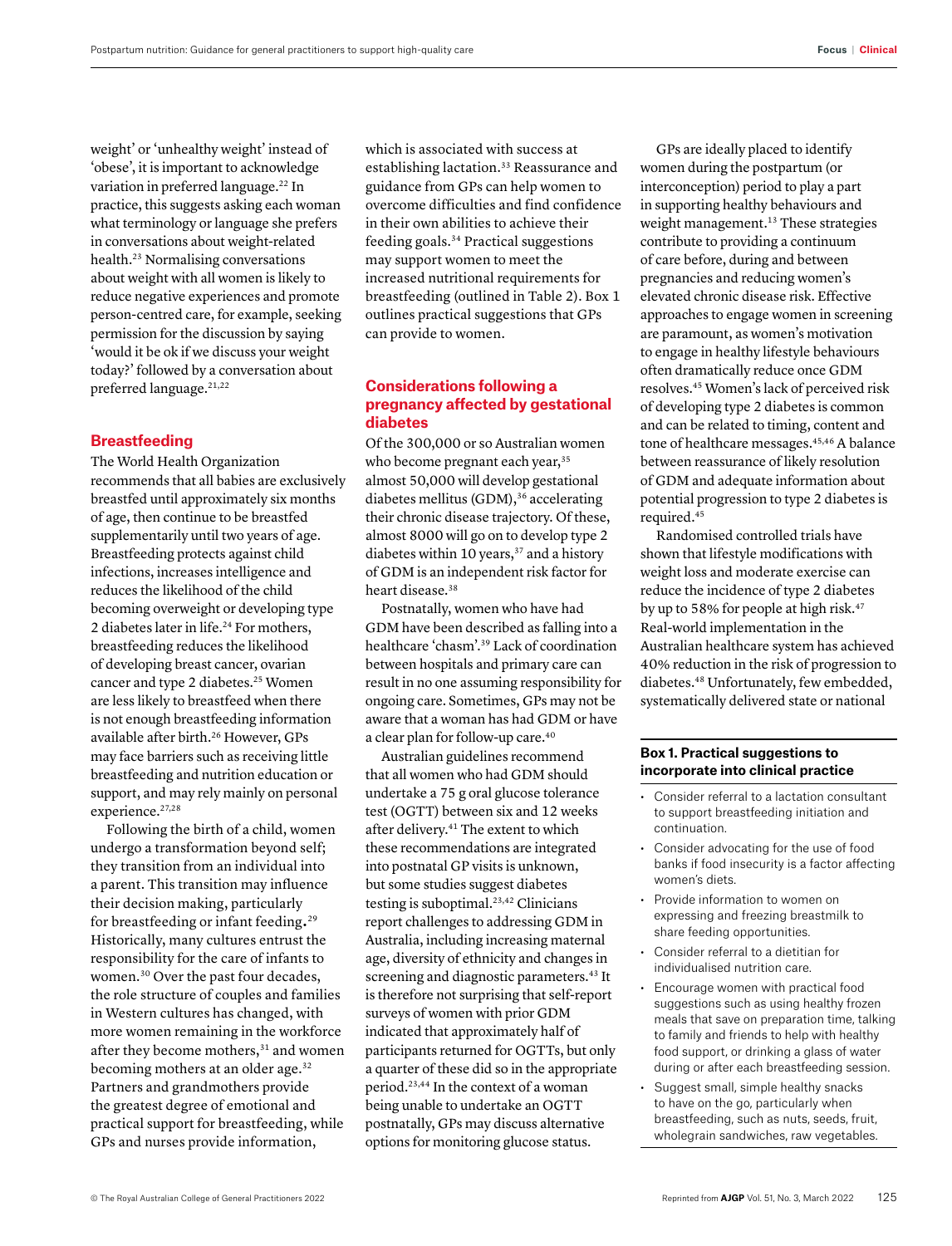programs exist that acknowledge and address competing demands with a new baby and address issues regarding attending healthcare services. It is important that GPs are aware of local services that may offer flexible approaches to care, including telehealth. Effective programs to support women should meet their articulated needs relating to access, content, delivery style and message.15 The program must be underpinned by behaviour change theory and capitalise on the woman's primary focus: her baby.15

### **Conclusion**

GPs are well placed to support new mothers with evidence-based nutrition care to eat well, live well and care for their new babies. Women who have recently given birth are highly motivated to eat well and seek information and support from GPs. The postpartum period is a critical time within the life course for healthy eating goals to support both a woman's long-term health and future potential pregnancies. Women who have recently given birth have high metabolic demands as their bodies recover from birth and start to produce breastmilk (if breastfeeding). Despite these increased requirements in key nutrients, the basic principles of healthy eating remain the same as for all adults. Eating a wide variety of foods from the five food groups is encouraged. A person-centred approach to consultations, using respectful language, and consideration of practical recommendations can support women in this exciting yet challenging time.

# **Key points**

- **•** GPs are well placed to support mothers with their eating and breastfeeding.
- **•** Breastfeeding mothers need additional energy and iodine to support optimal breastmilk production.
- **•** Protein, vitamin B12 and vitamin D support healthy function and infant growth.
- **•** It is recommended that GPs prioritise supporting women to return to pre-pregnancy weight.

#### Table 2. Recommended daily intake of core food group serves for women aged 19-50 years<sup>24</sup>

| <b>Core food group</b>                                                            | <b>Breastfeeding</b><br>(serves per day) | <b>Not breastfeeding</b><br>(serves per day) | <b>Examples of one standard serve</b>                                                                                                                                                                                                                                                                                                     |  |
|-----------------------------------------------------------------------------------|------------------------------------------|----------------------------------------------|-------------------------------------------------------------------------------------------------------------------------------------------------------------------------------------------------------------------------------------------------------------------------------------------------------------------------------------------|--|
| Vegetables and<br>lequmes/beans                                                   | 7.5                                      | 5                                            | $\cdot$ 1/ <sub>2</sub> cup cooked vegetables<br>• 1/2 cup cooked or canned beans, peas or lentils<br>• 1 cup green leafy or raw salad vegetables                                                                                                                                                                                         |  |
|                                                                                   |                                          |                                              | 1/2 medium potato or other starchy vegetables<br>• 1 medium tomato                                                                                                                                                                                                                                                                        |  |
| Fruit                                                                             | $\overline{2}$                           | 2                                            | • 1 medium fruit, such as apple, banana, orange<br>• 2 small fruits, such as apricots, kiwi fruits or plums<br>• 1 cup diced or canned fruit (no added sugar)<br>• 30 g dried fruit (such as 4 apricot halves, 1½ tablespoons<br>sultanas)                                                                                                |  |
| Grain (cereal) foods.<br>mostly wholegrain and/or<br>high-fibre varieties         | 9                                        | 6                                            | • 1 slice bread, 1/2 medium roll or flat bread (40 q)<br>• 1/2 cup cooked rice, pasta, noodles, barley, polenta, quinoa<br>$\cdot$ 1/ <sub>2</sub> cup cooked porridge, $\frac{2}{3}$ cup wheat cereal flakes,<br>1/4 cup muesli<br>• 1 crumpet, small English muffin or scone                                                            |  |
| Lean meats and poultry, fish,<br>eggs, tofu, nuts and seeds,<br>and legumes/beans | 2.5                                      | 2.5                                          | • 65 g cooked lean meats, such as beef, lamb, veal, pork<br>(90-100 g raw)<br>• 80 g cooked lean poultry, such as chicken, turkey (100 g raw)<br>• 100 g cooked fish fillet (115 g raw) or 1 small can of fish<br>$\cdot$ 2 large eggs<br>• 1 cup cooked or canned legumes/beans, such as lentils<br>or chickpeas<br>• 30 g nuts or seeds |  |
| Milk, yoghurt, cheese and/or<br>alternatives, mostly reduced fat                  | 2.5                                      | 2.5                                          | • 1 cup (250 ml) fresh, long-life or reconstituted powdered milk<br>• 2 slices (40 g) hard cheese, such as cheddar<br>$\frac{3}{4}$ cup (200 g) yoghurt<br>• 1 cup (250 mL) soy, rice or other cereal drink, with >100 mg<br>calcium per 100 mL                                                                                           |  |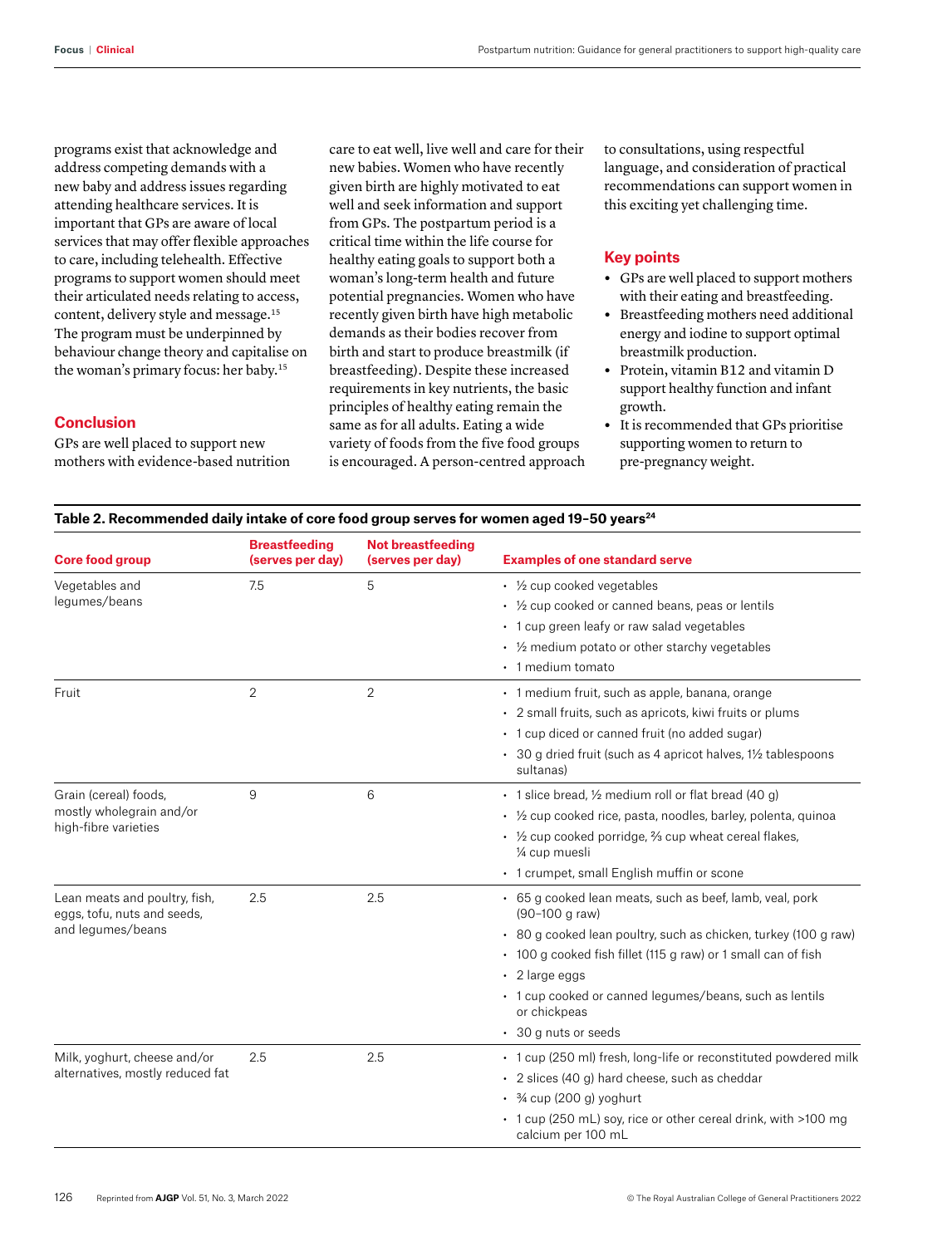#### **Authors**

Lauren Ball PhD, AdvAPD, Principal Research Fellow, Menzies Health Institute Queensland and School of Health Sciences and Social Work, Griffith University, Brisbane, Qld

Susan de Jersey PhD, AdvAPD, Clinician Research Fellow, Centre for Clinical Research, Faculty of Medicine, University of Queensland, Brisbane, Qld; Department of Nutrition and Dietetics, Royal Brisbane and Women's Hospital, Metro North Health, Brisbane, Qld

Joy Parkinson PhD, Associate Professor, Department of Nutrition and Dietetics, Royal Brisbane and Women's Hospital, Metro North Health, Brisbane, Qld

Lisa Vincze PhD, APD, Lecturer, Menzies Health Institute Queensland and School of Health Sciences and Social Work, Griffith University, Brisbane, Qld; School of Health Sciences and Social Work, Griffith University, Gold Coast, Qld

Shelley Wilkinson PhD, AdvAPD, Principal Research Fellow, School of Human Movement and Nutrition Sciences, Faculty of Health and Behavioural Sciences, University of Queensland, Brisbane, Qld

Competing interests: LB is a member of the *Australian Journal of General Practice* Editorial Advisory Committee.

Funding: At the time of publication, LB's salary was supported by a National Health and Medical Research Council fellowship (APP 1173496).

Provenance and peer review: Commissioned, externally peer reviewed.

Correspondence to:

l.ball@griffith.edu.au

#### **References**

- 1. Malek L, Umberger W, Makrides M, Zhou SJ. Adherence to the Australian dietary guidelines during pregnancy: Evidence from a national study. Public Health Nutr 2016;19(7):1155–63. doi: 10.1017/S1368980015002232.
- 2. Ball L, Wilkinson S. Nutrition care by general practitioners: Enhancing women's health during and after pregnancy. Aust Fam Physician 2016;45(8):542–47.
- Petersen JM, Yazdy MM, Getz KD, Anderka MT, Werler MM; National Birth Defects Prevention Study. Short interpregnancy intervals and risks for birth defects: Support for the nutritional depletion hypothesis. Am J Clin Nutr 2021;113(6):1688–99. doi: 10.1093/ajcn/nqaa436.
- 4. Huse O, Hettiarachchi J, Gearon E, Nichols M, Allender S, Peeters A. Obesity in Australia. Obes Res Clin Pract 2018;12(1):29–39. doi: 10.1016/j. orcp.2017.10.002.
- Fan WQ, Molinaro A. Maternal obesity adversely affects early breastfeeding in a multicultural, multi-socioeconomic Melbourne community. Aust N Z J Obstet Gynaecol 2021;61(1):78–85. doi: 10.1111/ajo.13232.
- 6. Gunderson EP, Abrams B. Epidemiology of gestational weight gain and body weight changes after pregnancy. Epidemiol Rev 1999;21(2):261–75. doi: 10.1093/oxfordjournals.epirev.a018001.
- Makama M, Skouteris H, Moran LJ, Lim S. Reducing postpartum weight retention: A review of the implementation challenges of postpartum lifestyle interventions. J Clin Med 2021;10(9):1891. doi: 10.3390/jcm10091891.
- 8. Rooney BL, Schauberger CW. Excess pregnancy weight gain and long-term obesity: One decade later. Obstet Gynecol 2002;100(2):245–52. doi: 10.1016/s0029-7844(02)02125-7.
- 9. Villamor E, Cnattingius S. Interpregnancy weight change and risk of adverse pregnancy

outcomes: A population-based study. Lancet 2006;368(9542):1164–70. doi: 10.1016/S0140- 6736(06)69473-7.

- 10. Harrison CL, Teede H, Khan N, et al. Weight management across preconception, pregnancy, and postpartum: A systematic review and quality appraisal of international clinical practice guidelines. Obes Rev 2021;22(10):e13310. doi: 10.1111/obr.13310.
- 11. Linné Y, Dye L, Barkeling B, Rössner S. Longterm weight development in women: A 15-year follow-up of the effects of pregnancy. Obes Res 2004;12(7):1166–78. doi: 10.1038/oby.2004.146.
- 12. Jiang M, Gao H, Vinyes-Pares G, et al. Association between breastfeeding duration and postpartum weight retention of lactating mothers: A meta-analysis of cohort studies. Clin Nutr 2018;37(4):1224–31. doi: 10.1016/j.clnu.2017.05.014.
- 13. Schoenaker DAJM, de Jersey S, Willcox J, Francois ME, Wilkinson S. Prevention of gestational diabetes: The role of dietary intake, physical activity, and weight before, during, and between pregnancies. Semin Reprod Med 2020;38(6):352–65. doi: 10.1055/s-0041- 1723779.
- 14. Hilder J, Gray L, Stubbe M, Duncan S, Dowell AC. 'Water dripping on a stone': A feasibility study of a healthy weight management conversation approach in routine general practice consultations. Fam Pract 2021;38(3):246–52. doi: 10.1093/ fampra/cmaa122.
- 15. Vincze L, Rollo M, Hutchesson M, et al. Interventions including a nutrition component aimed at managing gestational weight gain or postpartum weight retention: A systematic review and meta-analysis. JBI Database System Rev Implement Rep 2019;17(3):297–364. doi: 10.11124/ JBISRIR-2017-003593.
- 16. Brickley B, Williams LT, Morgan M, Ross A, Trigger K, Ball L. Putting patients first: Development of a patient advocate and general practitioner-informed model of patient-centred care. BMC Health Serv Res 2021;21(1):261. doi: 10.1186/s12913-021-06273-y.
- 17. Heslehurst N, Newham J, Maniatopoulos G, Fleetwood C, Robalino S, Rankin J. Implementation of pregnancy weight management and obesity guidelines: A meta-synthesis of healthcare professionals' barriers and facilitators using the Theoretical Domains Framework. Obes Rev 2014;15(6):462–86. doi: 10.1111/obr.12160.
- 18. van der Pligt P, Campbell K, Willcox J, Opie J, Denney-Wilson E. Opportunities for primary and secondary prevention of excess gestational weight gain: General practitioners' perspectives. BMC Fam Pract 2011;12:124. doi: 10.1186/1471-2296-12-124.
- 19. Christenson A, Johansson E, Reynisdottir S, Torgerson J, Hemmingsson E. '…or else I close my ears' How women with obesity want to be approached and treated regarding gestational weight management: A qualitative interview study. PLoS One 2019;14(9):e0222543. doi: 10.1371/ journal.pone.0222543.
- 20. Incollingo Rodriguez AC, Smieszek SM, Nippert KE, Tomiyama AJ. Pregnant and postpartum women's experiences of weight stigma in healthcare. BMC Pregnancy Childbirth 2020;20(1):499. doi: 10.1186/s12884-020-03202-5.
- 21. Beeken RJ, Scott AM, Sims R, et al. A Community Jury on initiating weight management conversations in primary care. Health Expect 2021;24(4):1450–58. doi: 10.1111/hex.13286.
- 22. Puhl RM. What words should we use to talk about weight? A systematic review of quantitative and qualitative studies examining preferences for weight-related terminology. Obes Rev 2020;21(6):e13008. doi: 10.1111/obr.13008.
- 23. Morrison MK, Collins CE, Lowe JM. Postnatal testing for diabetes in Australian women following gestational diabetes mellitus. Aust N Z J Obstet Gynaecol 2009;49(5):494–98. doi: 10.1111/j.1479- 828X.2009.01056.x.
- 24. National Health and Medical Research Council. Australian dietary guidelines. Canberra, ACT: NHMRC, 2013.
- 25. Victora CG, Bahl R, Barros AJ, et al. Breastfeeding in the 21st century: Epidemiology, mechanisms, and lifelong effect. Lancet 2016;387(10017):475–90. doi: 10.1016/S0140-6736(15)01024-7.
- 26. Gallegos D, Parkinson J, Duane S, Domegan C, Jansen E, Russell-Bennett R. Understanding breastfeeding behaviours: A cross-sectional analysis of associated factors in Ireland, the United Kingdom and Australia. Int Breastfeed J 2020;15(1):103. doi: 10.1186/s13006-020-00344-2.
- 27. Holtzman O, Usherwood T. Australian general practitioners' knowledge, attitudes and practices towards breastfeeding. PLoS One 2018;13(2):e0191854. doi: 10.1371/journal. pone.0191854.
- 28. Crowley J, Ball L, Hiddink GJ. Nutrition in medical education: A systematic review. Lancet Planet Health 2019;3(9):e379–89. doi: 10.1016/S2542- 5196(19)30171-8.
- 29. Parkinson J, Gallegos D, Russell-Bennett R. Transforming beyond self: Fluidity of parent identity in family decision-making. J Bus Res 2016;69(1):110–19. doi: 10.1016/j. jbusres.2015.07.025.
- 30. Woodward K. Identity and difference. Thousand Oaks, CA: Sage, 1997.
- 31. Brough P, Holt J, Bauld R, Biggs A, Ryan C. The ability of work-life balance policies to influence key social/organisational issues. Asia Pac J Hum Resour 2008;46(3):261–74. doi: 10.1177/1038411108095758.
- 32. Australian Institute of Health and Welfare. Australia's mothers and babies. Canberra, ACT: AIHW, 2021. Available at www.aihw.gov.au/reports/ mothers-babies/australias-mothers-babies/ contents/about [Accessed 28 January 2022].
- 33. McCarter-Spaulding D, Gore R. Social support improves breastfeeding self-efficacy in a sample of black women. Clin Lactation 2012;3(3):112–15.
- 34. Fox R, McMullen S, Newburn M. UK women's experiences of breastfeeding and additional breastfeeding support: A qualitative study of Baby Café services. BMC Pregnancy Childbirth 2015;15:147. doi: 10.1186/s12884-015-0581-5.
- 35. Australian Bureau of Statistics. Births, Australia 2020. Canberra, ACT: ABS, 2020. Available at www.abs.gov.au/statistics/people/population/ births-australia/latest-release [Accessed 28 January 2022].
- 36. Australian Institute of Health and Welfare. Incidence of gestational diabetes in Australia 2019. Cat. no. CVD 85. Canberra, ACT: AIHW, 2019. Available at www.aihw.gov.au/reports/diabetes/ incidence-of-gestational-diabetes-in-australia/ contents/changing-trends [Accessed 28 January 2022].
- 37. Lee AJ, Hiscock RJ, Wein P, Walker SP, Permezel M. Gestational diabetes mellitus: Clinical predictors and long-term risk of developing type 2 diabetes: A retrospective cohort study using survival analysis. Diabetes Care 2007;30(4):878–83. doi: 10.2337/dc06-1816.
- 38. Gunderson EP, Sun B, Catov JM, et al. Gestational diabetes history and glucose tolerance after pregnancy associated with coronary artery calcium in women during midlife: The CARDIA study. Circulation 2021;143(10):974–87. doi: 10.1161/ CIRCULATIONAHA.120.047320.